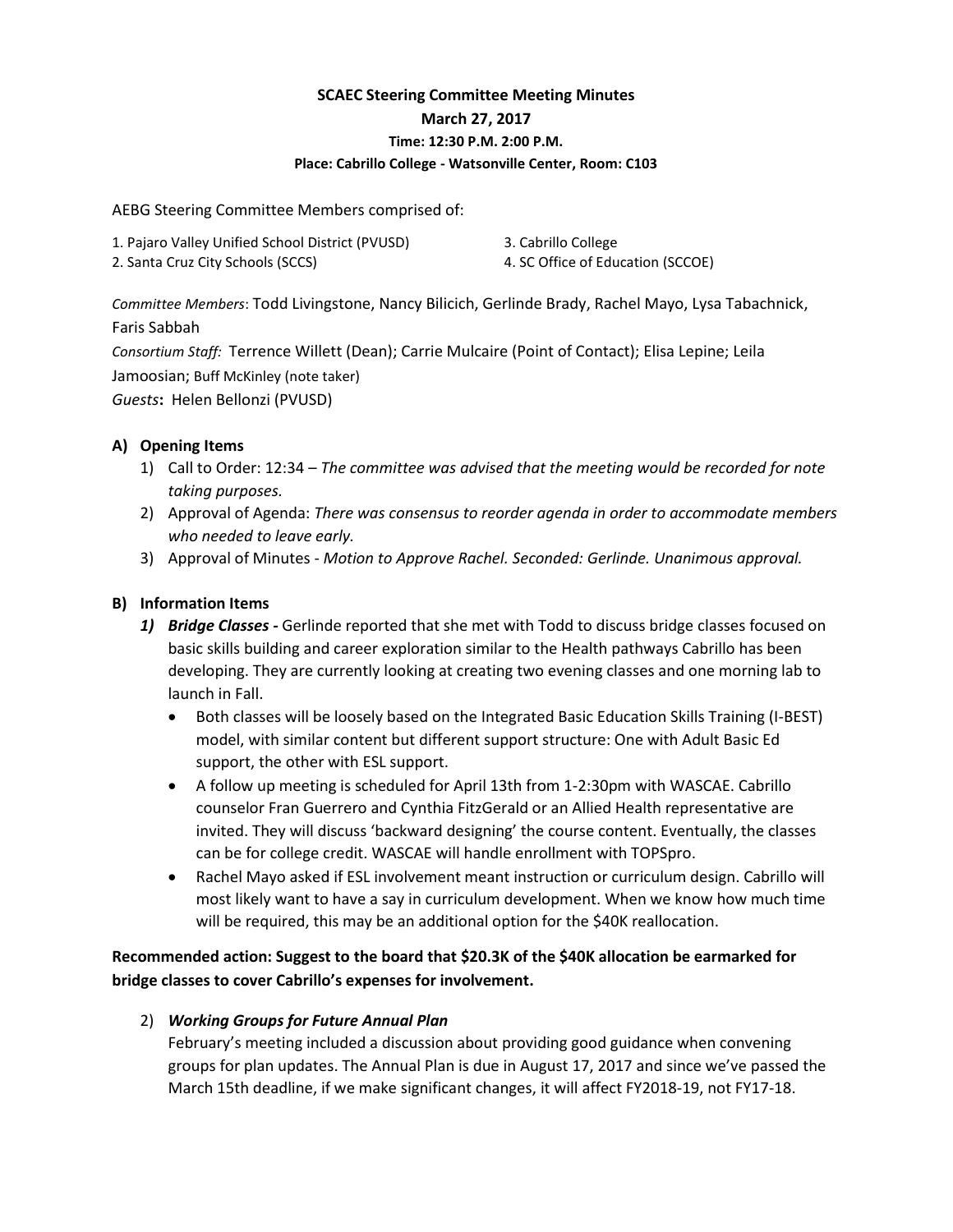Historically, work groups consist of faculty/instructors, steering committee members and other advisors working on the ground level to working on planning efforts. Last time: 1) we spent \$19.5K for honoraria; 2) meetings were in the afternoon, mostly during the winter break, with breakouts for CTE, ESL, Basic Ed and Parenting; 3) some groups met for a designated period of time and others continued to meet throughout the year; 4) there was a mandatory number of hours/meetings to attend in order to receive the stipend.

There was a discussion of starting in the summer to schedule work groups, but the committee decided the best time would be the Fall (start in mid-September and finish by November 2017) This would allow for the new Program Director to be hired. It was recommended to hold meetings on Friday afternoons for the Fall semester.

Todd suggested using AEBG definitions. He further suggests and the committee agreed to convene five groups instead of all seven: pre-apprenticeship, CTE, and workforce re-entry would be combined into one group. Marketing, professional development and data work groups intersect with all program areas, so they can serve as operational groups.

Lysa Tabachnick suggested having one consistent facilitator for all work groups with clear structure and outcomes. This person would help with communication of intention between groups and to the steering committee. Hopefully, this will be the program director.

If changes are being made at WASCAE in terms of programming, the deadline is March 15, 2018 for the FY 2018-19 year. We need to spend funds on honoraria for these work group participants before December 31, 2017.

**Recommended action: Make a recommendation to the board that \$19.5K of the \$40+K allocation be designated for honoraria for non-administrative working group members to be used by Dec. 31, 2017. If the board approves, then staff will start work on implementation efforts including developing a list of previous work group members and propose newly identified members. It is also recommended to reconvene five program work groups (CTE, workforce re-entry and pre-apprenticeships combined into one work group) and several operational based work groups (data, marketing, and professional development) to engage folks all year long. There should be a process and clear parameters developed for all work groups to assist with planning efforts. More time needs to be allotted for discussion purposes. Staff can help with sharing info from other consortia.**

#### *3) Data Dashboard Template*

Terrence reported that the Board is interested in student and program data and requested the creation of an Adult Ed data dashboard, possibly combining info. TOPSPro has some reporting, but he's unsure if it has a dashboard. There is already a Statewide CTE launchboard. Terrence suggested this might be a good reason to reconvene the data team. He further suggested creating a schedule to provide reports - either static or otherwise. Currently, the college surveys CTE students either a year after they graduated or a year after they stopped participating in the program. Beginning with email, then followed with postal mailings and finally phone surveys, we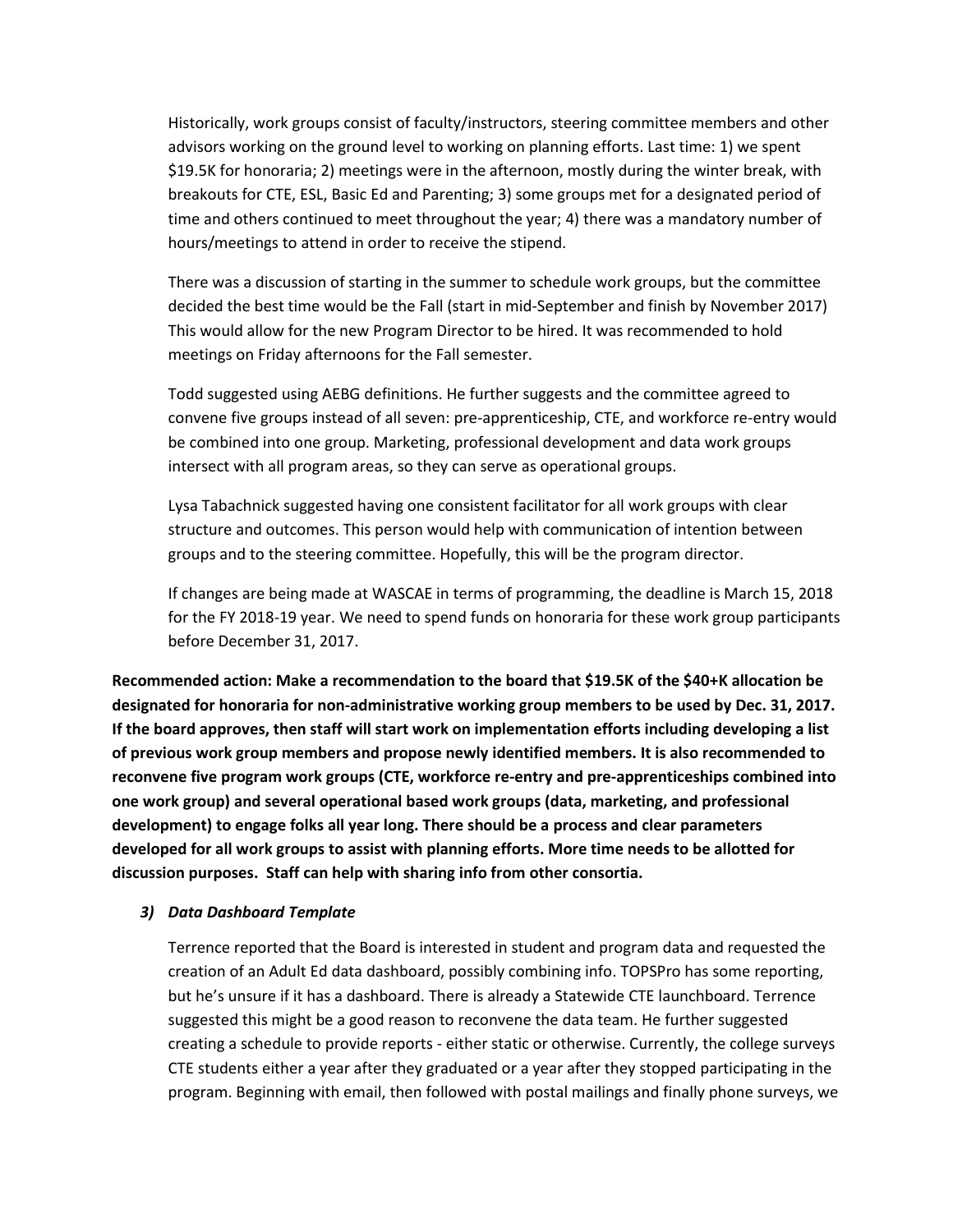have a response rate of approximately 40% to get wage and satisfaction data. The Chancellor's office has Salary Surfer that matches with EDD to get W2 data, but that does not account for all the 1099 or off-grid/self-employment. The AEBG vision is to apply the same sort of tracking to adult education. Hopefully, the EDD matching will be handled at the state level.

Todd explained that AEBG is asking specifically for NRS table 4, 4b and 5. We may want to create something on a grand scale that will be best for students, but we need to comply with the state request.

### **Recommended action: The Data work group should review and report back at next steering meeting.**

### *4) Consortium Fiscal Administration Declaration (CFAD)*

Staff presented research on direct funding vs. fiscal agent models to the board on March 13, 2017. The board gave direction to go forward with direct funding model for the CFAD. A recommendation was made to include Dr. Rodriguez' comment that this model would focus more on program content and students.

The roll up of grant expenditures is also addressed in the CFAD. In other consortia, the program director plays a critical role, working with each member to make sure that reporting is accurate. One suggestion by a committee member is to have co-chairs from Cabrillo and WASCAE work concurrently with the Program Director on the portal so they can verify accuracy of reported data.

The direct funded model means shared accountability as well as shared responsibility. This is one reason other consortia chose to stay with fiscal agent model. To avoid issues that have come up in the past, there will be a process where information will be given back for review before it is finalized in the portal/online reporting system. Each member's fiscal officer will have to certify their own accounting.

Even if with the switch to the direct funding model for FY2017-18, Cabrillo will be fiscal agent for FY2015-16 and FY2016-17 until that money is all spent and reported.

**Recommended Action: Carrie will send out to the committee by email a draft of the CFAD language on rolling up expenses by the evening of Thursday, 3/30 in order to obtain final edits by Friday, 3/31. This is necessary because of the upcoming spring break.** 

#### *5) Professional Development (PD) Activity Discussion*

AEBG research analyst, Leila Jamoosian, presented the results of the online Professional Development Survey. She noted that only one person from COE responded, and Faris noted that it may be proportionately realistic based on their smaller number of instructors.

A total of 84% of respondents participated in some sort of professional development (PD) activity. Of those, text analysis indicates most are interested in new technology and teaching strategies. The